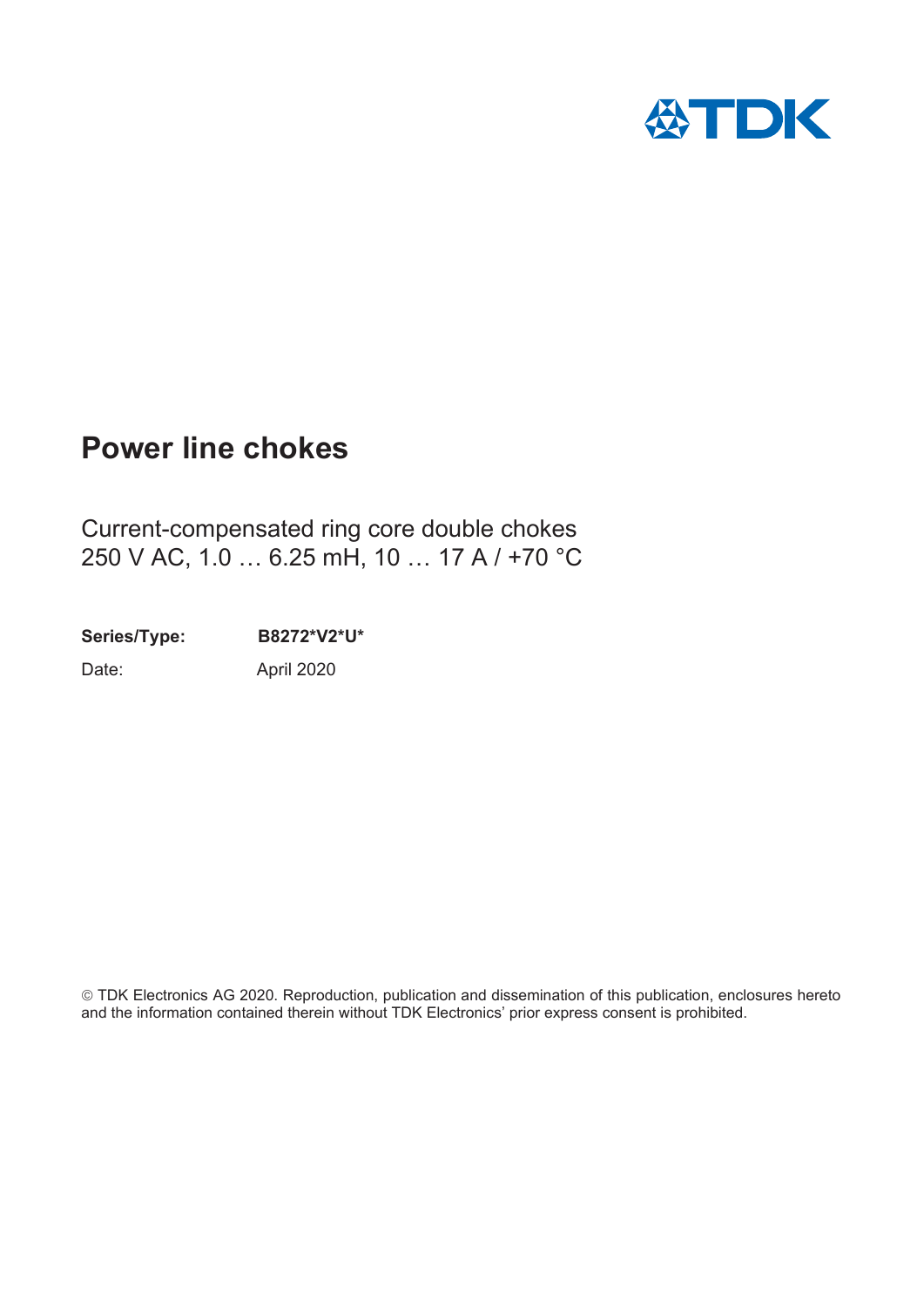

# **Current-compensated ring core double chokes**

**Rated voltage 250 V AC Rated current 10 A ... 17 A / +70 °C Nominal inductance 1.0 mH ... 6.25 mH**

#### **Construction**

- Current-compensated ring core double choke
- Ferrite core with epoxy coating (UL 94 V-0)
- Plastic base plate (UL 94 V-0, CTI600)
- Plastic spacer (UL 94 V-0, CTI600)
- Glue
- Sector winding
- Clearance distances  $\geq 3$  mm

#### **Features**

- Plastic material complies with EN 60335-1, clause  $30<sup>1</sup>$
- High resonance frequency
- Approx. 0.4% stray inductance for symmetrical interference suppression
- Suitable for wave soldering
- Design complies with EN 60938-2 (VDE 0565-2)
- RoHS-compatible

#### **Applications**

- Suppression of common-mode interferences
- Switch-mode applications
- Frequency converters
- Household appliances (white goods)

# **Terminals**

- Ends of winding wires
- Hot-dip tinned
- Lead spacing  $10 \times 20$  mm

#### **Marking**

■ Product brand (EPCOS), ordering code, graphic symbol, rated current, rated voltage, nominal inductance, date of manufacture (YYWWD.internal ID code), production place identification code

#### **Delivery mode**

■ Cardboard box

1) Certified values: Glow wire flammability index (GWFI to IEC 60695-2-12): +850 °C Glow wire ignition temperature (GWIT to IEC 60695-2-13): +775 °C Comparative tracking index (CTI to IEC 60112): 600 V<br>Ball pressure test (BP to IEC 60695-10-2): +190 °C Ball pressure test (BP to IEC 60695-10-2):



**2** 04/20



Size A



Size B/C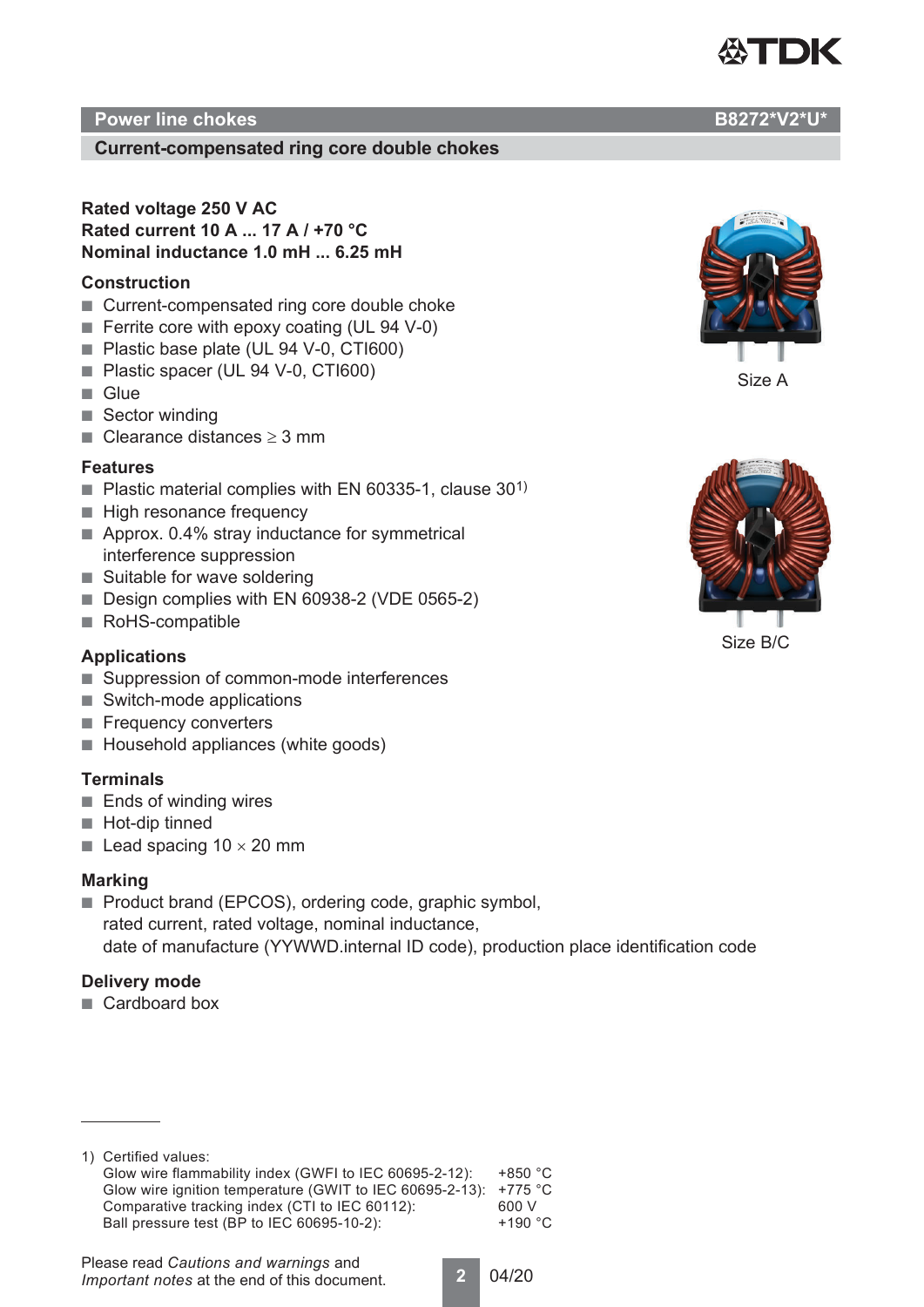

# **Current-compensated ring core double chokes**

# **Dimensional drawings and pin configurations**

#### **Size A**



Part tolerances to ISO 2768-c / ISO 8015 Size ISO 14405 (E) All dimensions in  $\overline{m}$  T

 $5 + 0.5$ 

 $\rightarrow$ 

**IND1618-7-E** 



 $\omega$ d $\pm$ 0.1









Part tolerances to ISO 2768-c / ISO 8015 Size ISO 14405 (E) All dimensions in  $\overline{m}$   $\overline{n}$ 

**IND1617-6-E** 









Part tolerances to ISO 2768-c / ISO 8015 Size ISO 14405 (E) All dimensions in mm  $\pm$ 

**IND1619-8-E** 

Please read *Cautions and warnings* and *Important notes* at the end of this document.

**3** 04/20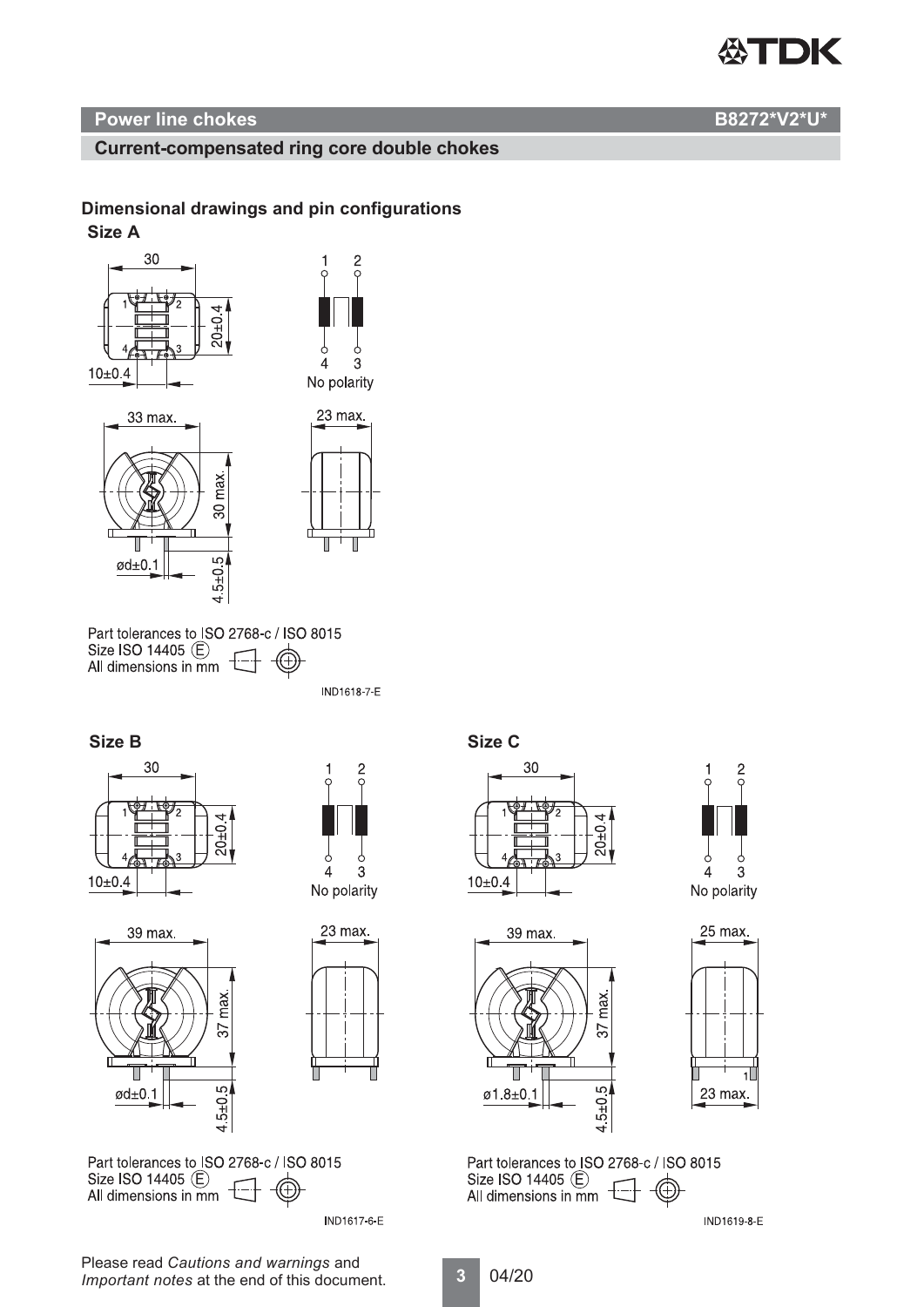

# **Current-compensated ring core double chokes**

# **Technical data and measuring conditions**

| Rated voltage $V_R$                              | 250 V AC (50/60 Hz)                                                                                                                                                |  |  |  |
|--------------------------------------------------|--------------------------------------------------------------------------------------------------------------------------------------------------------------------|--|--|--|
| Test voltage V <sub>test</sub>                   | 1800 V AC, 2 s (line/line)                                                                                                                                         |  |  |  |
| Rated temperature $T_R$                          | $+70 °C$                                                                                                                                                           |  |  |  |
| Rated current $I_R$                              | Free air convection cooling, referred to 50 Hz and rated<br>temperature                                                                                            |  |  |  |
| Nominal inductance L <sub>N</sub>                | Measured with Agilent 4284A at 0.1 mA, +20 °C<br>Measuring frequency: $L_R \le 1$ mH: f=100 kHz<br>$L_R$ > 1 mH: f= 10 kHz<br>Inductance is specified per winding. |  |  |  |
| Inductance tolerance                             | $-30/+50\%$ at +20 °C                                                                                                                                              |  |  |  |
| Inductance decrease $\Delta L/L_0$               | < 10% at DC magnetic bias with $IR$ , +20 °C                                                                                                                       |  |  |  |
| Stray inductance L <sub>stray,typ</sub>          | Measured with Agilent 4284A at 5 mA, +20 °C<br>Measuring frequency: $L_N \le 1$ mH: f=100 kHz<br>$L_N$ > 1 mH: f= 10 kHz<br>Typical values.                        |  |  |  |
| DC resistance $R_{\text{tvp}}$                   | Measured at +20 °C, typical values,<br>specified per winding                                                                                                       |  |  |  |
| Solderability (lead-free)                        | Sn96.5Ag3.0Cu0.5: +(245 $\pm$ 3) °C, (3 $\pm$ 0.3) s<br>Wetting of soldering area $\geq 95\%$<br>(to IEC 60068-2-20, test Ta)                                      |  |  |  |
| Resistance to soldering heat<br>(wave soldering) | +(260 ±5) °C, (10 ±1) s<br>(to IEC 60068-2-20, test Tb)                                                                                                            |  |  |  |
| Climatic category                                | 40/125/56 (to IEC 60068-1)                                                                                                                                         |  |  |  |
| Storage conditions (packaged)                    | $-25$ °C  +40 °C, $\leq$ 75% RH                                                                                                                                    |  |  |  |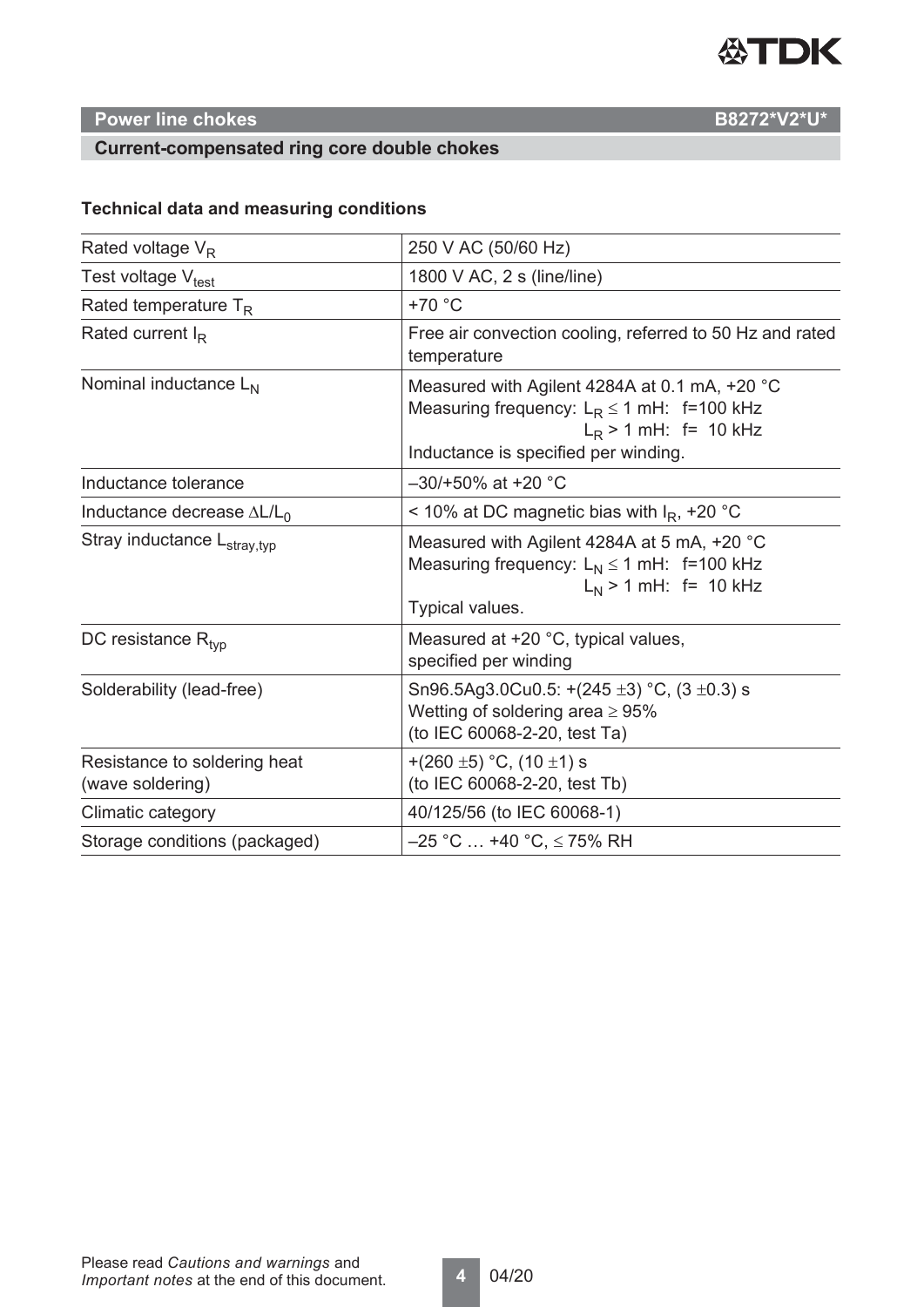# 公TDK

# **Power line chokes B8272\*V2\*U\***

# **Current-compensated ring core double chokes**

# **Characteristics and ordering codes**

Size A

| $R, +70$ °C | ∟N   | $-$ stray, typ | $R_{typ}$ | Lead diameter d | Weight    | Ordering code     |
|-------------|------|----------------|-----------|-----------------|-----------|-------------------|
| A           | mH   | μH             | $m\Omega$ | mm              | approx. g |                   |
| 10.0        | 3.30 | 11.0           | 9.2       | 1.25            | 45        | B82724V2103U040   |
| 12.0        | 1.50 | 7.0            | 6.3       | 1.25            | 40        | B82724V2123U040   |
| 17.0        | 1.00 | 3.6            | 3.2       | .60             | 45        | B82724V2203U0401) |

1) Alternative rating: 20 A at +60 °C

Size B

| $R, +70$ °C | ∟N   | $-$ stray, typ | $R_{typ}$ | Lead diameter d | Weight    | Ordering code     |
|-------------|------|----------------|-----------|-----------------|-----------|-------------------|
| A           | mH   | μH             | $m\Omega$ | mm              | approx. g |                   |
| 10.0        | 6.25 | 27.0           | 11.0      | 1.50            | 75        | B82725V2103U041   |
| 11.5        | 5.00 | 22.0           | 8.2       | 1.60            | 70        | B82725V2103U0401) |
| 12.0        | 3.60 | 14.0           | 7.8       | 1.50            | 70        | B82725V2123U040   |

1) Alternative rating: 10 A at +85 °C

Size C

| $R.+70 °C$ | ЧN  | $-$ stray, typ | $R_{typ}$ | Lead diameter d   Weight |          | Ordering code   |
|------------|-----|----------------|-----------|--------------------------|----------|-----------------|
|            | mH  |                | $m\Omega$ | mm                       | approx.g |                 |
| 16         | 2.0 | 9.0            | 4.2       | .80                      | 65       | B82725V2163U040 |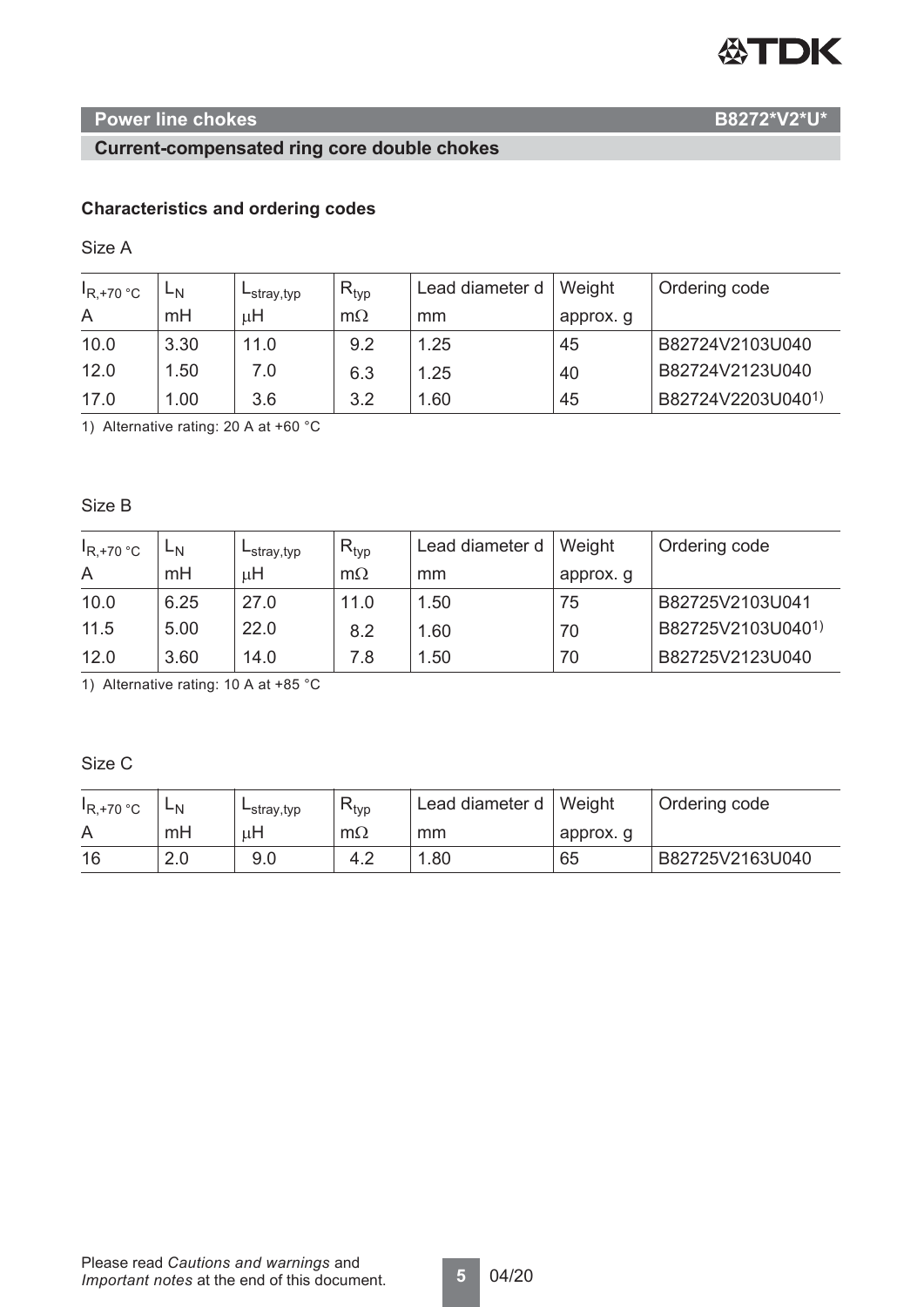

# **Current-compensated ring core double chokes**

# **Impedance |Z| versus frequency f**

measured with windings in parallel at +20 °C, typical values



# **Current derating**  $I_{op}/I_R$ **versus temperature TA** rated temperature +70 °C



#### **Impedance |Z| versus frequency f**

measured with windings in parallel at +20 °C, typical values

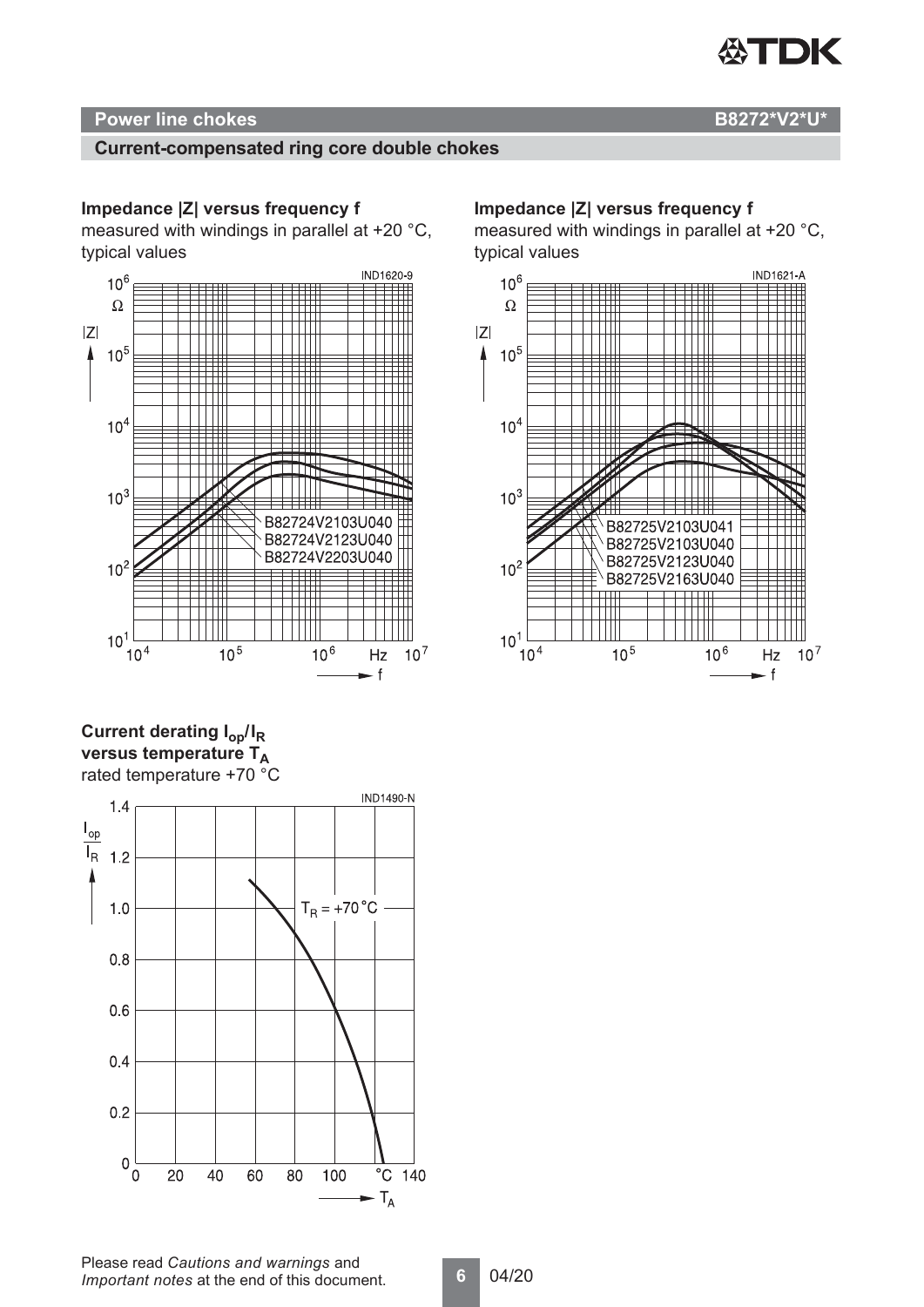

#### **Cautions and warnings**

- Please note the recommendations in our Inductors data book (latest edition) and in the data sheets.
	- Particular attention should be paid to the derating curves given there.
	- The soldering conditions should also be observed. Temperatures quoted in relation to wave soldering refer to the pin, not the housing.
- If the components are to be washed varnished it is necessary to check whether the washing varnish agent that is used has a negative effect on the wire insulation, any plastics that are used, or on glued joints. In particular, it is possible for washing varnish agent residues to have a negative effect in the long-term on wire insulation.

Washing processes may damage the product due to the possible static or cyclic mechanical loads (e.g. ultrasonic cleaning). They may cause cracks to develop on the product and its parts, which might lead to reduced reliability or lifetime.

- The following points must be observed if the components are potted in customer applications:
	- Many potting materials shrink as they harden. They therefore exert a pressure on the plastic housing or core. This pressure can have a deleterious effect on electrical properties, and in extreme cases can damage the core or plastic housing mechanically.
	- It is necessary to check whether the potting material used attacks or destroys the wire insulation, plastics or glue.
	- The effect of the potting material can change the high-frequency behaviour of the components.
- Ferrites are sensitive to direct impact. This can cause the core material to flake, or lead to breakage of the core.
- Even for customer-specific products, conclusive validation of the component in the circuit can only be carried out by the customer.

# **Display of ordering codes for TDK Electronics products**

The ordering code for one and the same product can be represented differently in data sheets, data books, other publications, on the company website or in order-related documents such as shipping notes, order confirmations and product labels. **The varying representations of the ordering codes are due to different processes employed and do not affect the specifications of the respective products**. Detailed information can be found on the Internet under www.tdk-electronics.tdk.com/orderingcodes.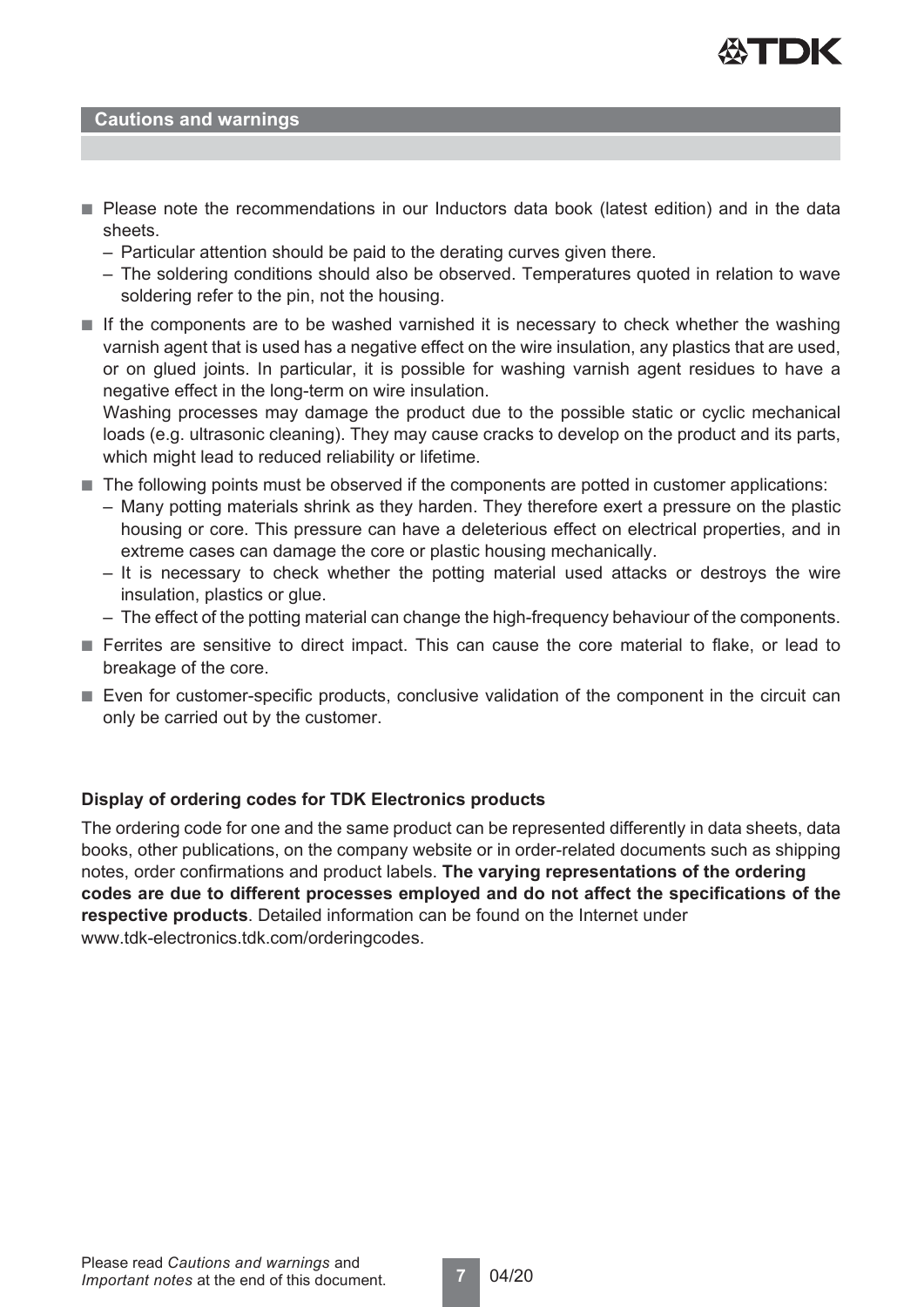

**Important notes**

The following applies to all products named in this publication:

- 1. Some parts of this publication contain **statements about the suitability of our products for certain areas of application**. These statements are based on our knowledge of typical requirements that are often placed on our products in the areas of application concerned. We nevertheless expressly point out **that such statements cannot be regarded as binding statements about the suitability of our products for a particular customer application.** As a rule, we are either unfamiliar with individual customer applications or less familiar with them than the customers themselves. For these reasons, it is always ultimately incumbent on the customer to check and decide whether a product with the properties described in the product specification is suitable for use in a particular customer application.
- 2. We also point out that **in individual cases, a malfunction of electronic components or failure before the end of their usual service life cannot be completely ruled out in the current state of the art, even if they are operated as specified.** In customer applications requiring a very high level of operational safety and especially in customer applications in which the malfunction or failure of an electronic component could endanger human life or health (e.g. in accident prevention or life-saving systems), it must therefore be ensured by means of suitable design of the customer application or other action taken by the customer (e.g. installation of protective circuitry or redundancy) that no injury or damage is sustained by third parties in the event of malfunction or failure of an electronic component.
- 3. **The warnings, cautions and product-specific notes must be observed**.
- 4. In order to satisfy certain technical requirements, **some of the products described in this publication may contain substances subject to restrictions in certain jurisdictions (e.g. because they are classed as hazardous)**. Useful information on this will be found in our Material Data Sheets on the Internet (www.tdk-electronics.tdk.com/material). Should you have any more detailed questions, please contact our sales offices.
- 5. We constantly strive to improve our products. Consequently, **the products described in this publication may change from time to time**. The same is true of the corresponding product specifications. Please check therefore to what extent product descriptions and specifications contained in this publication are still applicable before or when you place an order. We also **reserve the right to discontinue production and delivery of products**. Consequently, we cannot guarantee that all products named in this publication will always be available. The aforementioned does not apply in the case of individual agreements deviating from the foregoing for customer-specific products.
- 6. Unless otherwise agreed in individual contracts, **all orders are subject to our General Terms and Conditions of Supply**.